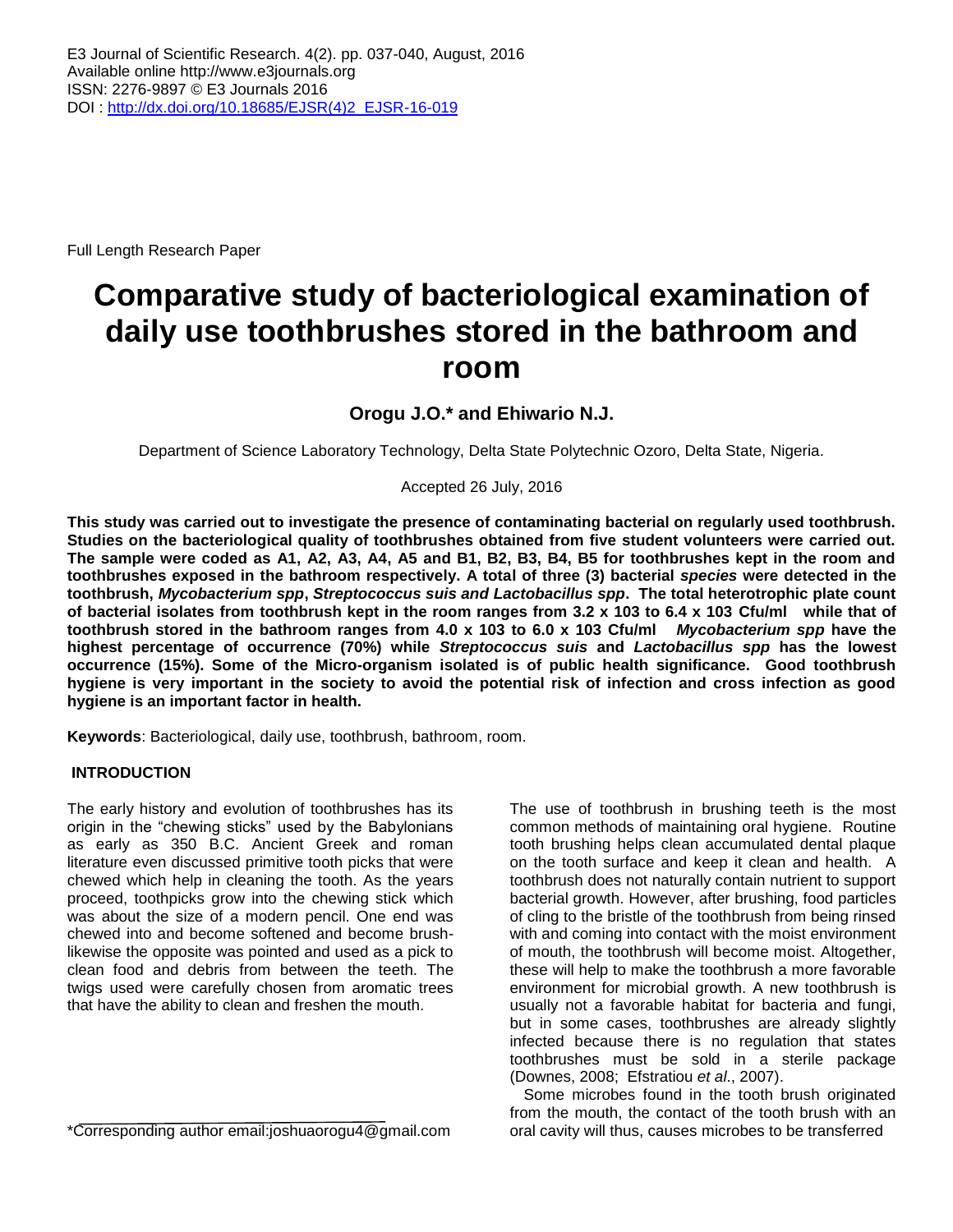to the tooth brush. In addition, a toothbrush niche can be affected by another toothbrush in close proximity. This is called cross contamination and occurs in a communal environment. A typical household uses a holder to store multiple tooth brushes, bacteria living on one toothbrush can be transferred to another nearby toothbrush in contact (Neal and Rippin, 2003 ). The same idea of bacterial transfer applies when sharing a toothbrush (Neal and Rippin, 2003 ) which is a bad hygiene practice.

The toilet or bathroom also harbors a community of microorganism that can be partially transferred into the toothbrush. The bacteria are injected from the toilet bowl after flushing.. Therefore, it advisable that individual should st ore their toothbrush in separate holder or location, preferably away from toilet (bathroom) and storing of tooth brush in close container wall cabinet because moist environment is more favourable for the growth of microorganisms to open air. Toothbrushes rapidly become heavily contaminated with oral microorganisms including bacteria, viruses and fungi (Svanbery, 1978; Kozai, 1989; Nelson *et al*., 2000). These include dental pathogens–such as *Streptococcus* mutants and *Staphylococcus species*.

Therefore if any individual can keep its intra-oral bacteria while using a good, sample tooth brush (medicated tooth-brush) then the qualities of life and good health can be improved with a stronger workforce. This present study focuses on the determination of; whether daily used toothbrushes harbor bacteria of medical importance, the microbial load of daily used toothbrushes and the danger of exposing toothbrushes in the bathroom and also toothbrush kept in the room.

# **METHODOLOGY**

# **Study area**

The study area was Ozoro, the local government headquarter of Isoko North local government area of Delta State, South-south region of Nigeria

# **Sample collection**

The brush sample used for this study were collected in sterile container with the bristle inside the container and properly sealed with new foil paper and masking tape right inside the bath/toilet and room to avoid contamination from outside the bath/toilet and room and was transfer to the laboratory. Five (5) tooth brush with expose brittle were obtained from five (5) the different toilet/bathrooms of bed sitters and the samples were labeled B1, B2, B3, B4 and B5 and five (5) tooth brush with expose brittle were also obtained from different five (5) rooms in Ozoro, and the sample were labeled AI,

A2, A3, A4 and A5. Both were transported to the laboratory in sterile universal container where analysis was carried out.

#### **ANALYSIS**

Using a sterile pipette, 1ml of the sample was pitted into a test-tube containing 9ml of sterile distilled water. The dilution was continued until the seventh dilution was attained for untreated water and the third dilution for treated water. Sterile and cool molten MacConkey Agar was poured ascetically into the petri dishes. Sterile pipettes were used to pipette 0.1ml of the sample into labeled petri dishes. A sterile spreader was used to spread the samples on the plate; the plates were then incubated in an incubator for 24 hours at 37oC. After 24 hours of incubation, the plates were examined and number colonies of the plates were counted and recorded as cfu/ml. Duplicate plates were prepared for each of the samples .Average count was recorded.

#### **Characterization of Bacteria Isolates**

The bacterial isolates on the plates were characterized based on some parameters such as the shape of the colony, edge, pigmentation, elevation, colony surface, consistency, a size and optics characteristics of different colonies observed. Various biochemical tests were carried out for further identification of the isolates and also, various staining techniques as described by Fawole and Oso (2004).

# **RESULT AND DISCUSSION**

The bacterial isolated from the brush sample were *Mycobacterium species, E. coli, Streptococcus suis* and *Lactobacillus species*. Some bacterial isolates have shown the ability to utilize sugar as their substrate which was shown in Table 1. The prevalence rate of the organism in various groups (bathroom/toilets and rooms) showed that *Mycobacterium species* has the highest percentage of occurrence which is 70% while the lowest is *Streptococcus species* and *Lactobacillus* which is 15% for each as shown in table 2. Table 3 Shows, bacterial isolates *coli* form count, while table 4 Shows, total bacterial count from samples

# **DISCUSSION**

This study has revealed the presence of bacterial spcies such as *Mycobacterium spp*., *Streptococcus suis*, and *Lactobacillus* spp., on toothbrushes which is similar to other finding elsewhere (Glass *et al*., 1986;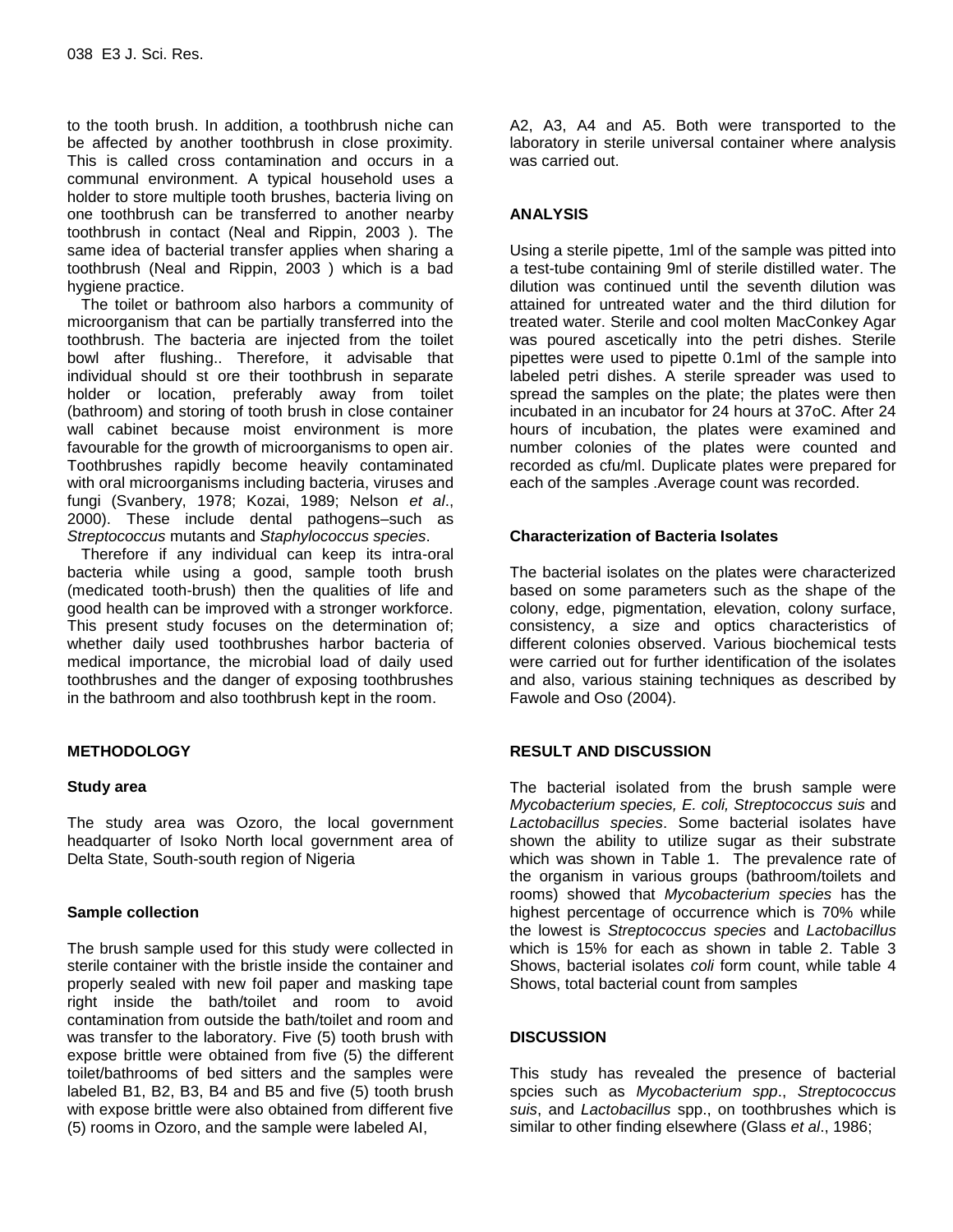#### **Table 1:** Cultural, Morphological and Biochemical Characteristic of Bacteria Isolates.

| n<br>ூ<br>సె                 | ᢐ<br>ທ     | ပ<br>œ<br>n<br>o<br>۵)<br>Ю<br>ω | iest<br>ω | ω<br>α<br>о | ω | ぁ<br>$\ddot{\mathbf{e}}$<br>ω<br>ठ | ω<br>w<br>m |  | æ |
|------------------------------|------------|----------------------------------|-----------|-------------|---|------------------------------------|-------------|--|---|
| <b>Mycobacterium species</b> | GPB        | Rods                             |           |             |   |                                    |             |  |   |
| <b>Streptococcus suis</b>    | <b>GPC</b> | Cocci                            |           |             |   |                                    |             |  |   |
| Lactobacillus species        | <b>GPB</b> | Rod                              |           |             |   |                                    |             |  |   |

Key = + positive, = Negative, GPB = Gram Positive *Bacillus*, GNB = Gram Negative *Bacillius*, GPC = Gram Positive Cocci

**Table 2:** Occurrence Rate and percentage of isolates in the Samples

| <b>Bacterial Isolates</b> | <b>Number of occurrence</b> | % Occurrence |
|---------------------------|-----------------------------|--------------|
| Mycobacterium species     |                             | 70%          |
| Streptococcus suis        |                             | 15%          |
| Lactobacillus species     |                             | 15%          |

**Table 3:** Bacterial Isolates Coli form Count

| <b>Sample</b> | <b>Bacterial Isolates</b> | <b>Number of occurrence</b> | Cfu/ml   |
|---------------|---------------------------|-----------------------------|----------|
|               | Mycobacterium species     | 5                           | 32 to 64 |
| в             | Streptococcus suis        | 2                           | 44       |
|               | Lactobacillus species     | 2                           | 52 to 60 |
|               | Mycobacterium species     |                             | 40 to 48 |

#### **Table 4:** Total bacterial count form samples

| <b>Sample</b> | <b>Bacteria Isolates</b> | <b>CFU/ML</b>    |
|---------------|--------------------------|------------------|
| A             | Mycobacterium species    | $3.2 \times 103$ |
|               | $\epsilon\epsilon$       | $4.0 \times 103$ |
|               | $\mathcal{U}$            | $5.2 \times 103$ |
|               | $\epsilon\epsilon$       | $6.4 \times 103$ |
|               | $\epsilon\epsilon$       | $3.6 \times 103$ |
| в             | Mycobacterium species    | $4.0 \times 103$ |
|               | $\epsilon\epsilon$       | $6.0 \times 103$ |
|               | Lactobacillus species    | $4.0 \times 103$ |
|               | $\epsilon\epsilon$       | 4.8 x 103        |
|               | Streptococcus suis       | $6.0 \times 103$ |

Taji and Rogers 1998 and Jagadeeshwar *et al*., 2015). *Lactobacillus species* was also identified by Arbabi-Kalati *et al*., 2014. Therefore, it is possible that these bacterial were transferred when daily product that carry these *species* which are commonly associated with

food are been eaten. Some of these bacterial that have been found to be associated with toothbrush can cause or contribute to general somatic health problem involving the heart, kidney, livers, pregnancy and respiratory disorders etc if oral hygiene's is not well